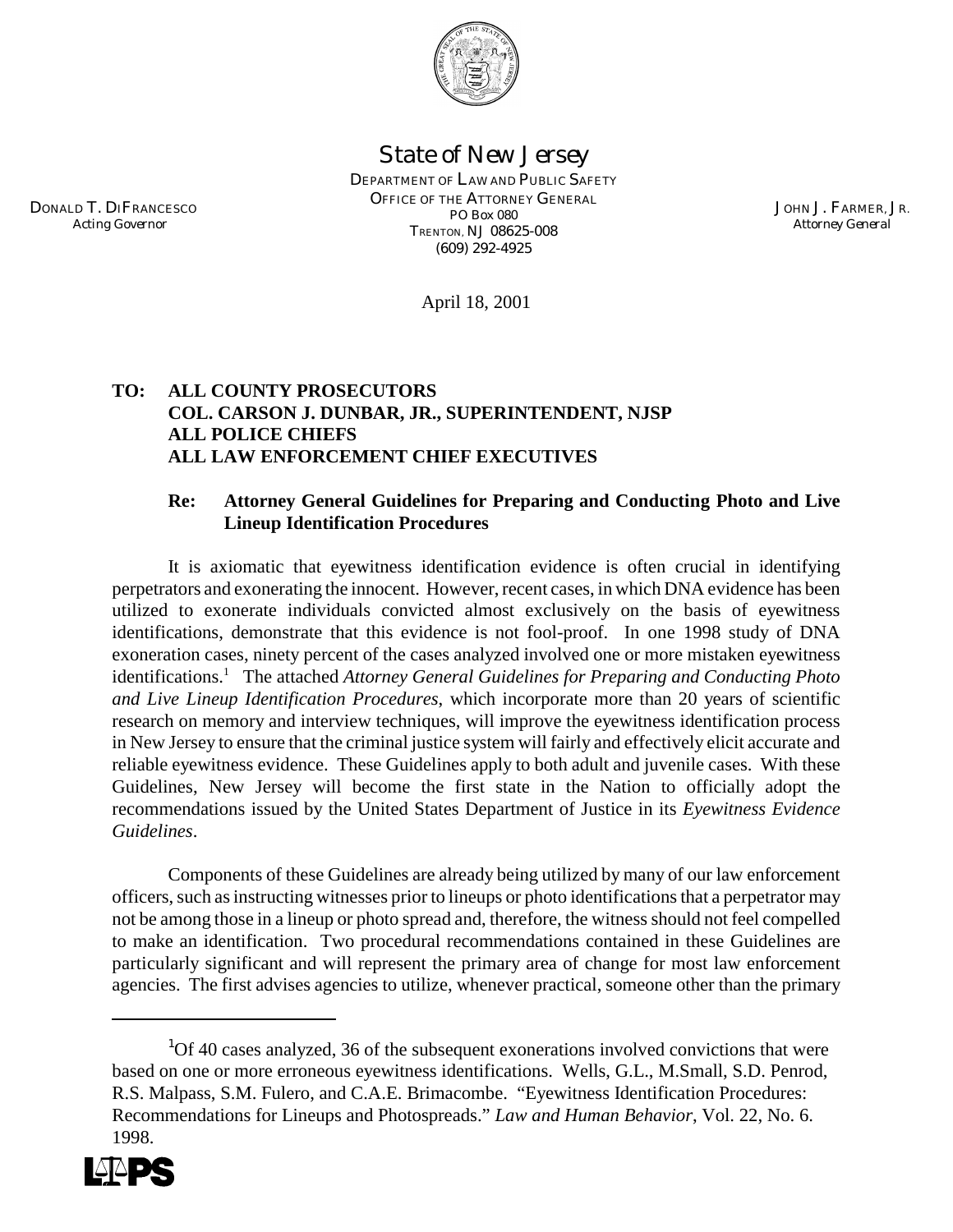#### Page 2

investigator assigned to a case to conduct both photo and live lineup identifications. The individual conducting the photo or live lineup identification should not know the identity of the actual suspect. This provision of the Guidelines is not intended to question the expertise, integrity or dedication of primary investigators working their cases. Rather, it acknowledges years of research which concludes that even when utilizing precautions to avoid any inadvertent body signals or cues to witnesses, these gestures do occur when the identity of the actual suspect is known to the individual conducting the identification procedure. This provision of the Guidelines eliminates unintentional verbal and body cues which may adversely impact a witness' ability to make a reliable identification.

I recognize that this is a significant change from current practice that will not be possible or practical in every case. When it is not possible in a given case to conduct a lineup or photo array with an independent investigator, the primary investigator must exercise extreme caution to avoid any inadvertent signaling to a witness of a "correct" response which may provide a witness with a false sense of confidence if they have made an erroneous identification. Studies have established that the confidence level that witnesses demonstrate regarding their identifications is the primary determinant of whether jurors accept identifications as accurate and reliable.<sup>2</sup> Technological tools, such as computer programs that can run photo lineups and record witness identifications independent of the presence of an investigator, as well as departmental training of a broader range of agency personnel to conduct lineups and photo identifications may also assist agencies and departments with staff and budget constraints in implementing this recommendation.

The Guidelines also recommend that, when possible, "sequential lineups" should be utilized for both photo and live lineup identifications. "Sequential lineups" are conducted by displaying one photo or one person at a time to the witness. Scientific studies have also proven that witnesses have a tendency to compare one member of a lineup to another, making relative judgements about which individual looks most like the perpetrator. This relative judgement process explains why witnesses sometimes mistakenly pick someone out of a lineup when the actual perpetrator is not even present. Showing a witness one photo or one person at a time, rather than simultaneously, permits the witness to make an identification based on each person's appearance before viewing another photo or lineup member. Scientific data has illustrated that this method produces a lower rate of mistaken identifications.<sup>3</sup> If use of this method is not possible in a given case or department, the Guidelines also provide recommendations for conducting simultaneous photo and live lineup identifications.

<sup>2</sup> Cutler, B.L., and S.D. Penrod. "Mistaken Identification: The Eyewitness, Psychology, and the Law," New York: Cambridge University Press, 1995; Wells, G.L. and Bradfield, A.L., "Distortions in Eyewitness Recollections: Can the Post-identification Feedback Effect be Moderated?", *Pyschological Science*, 1999.

<sup>&</sup>lt;sup>3</sup>Wells, G.L., M.Small, S.D. Penrod, R.S. Malpass, S.M. Fulero, and C.A.E. Brimacombe. "Eyewitness Identification Procedures: Recommendations for Lineups and Photospreads." *Law and Human Behavior*, Vol. 22, No. 6. 1998.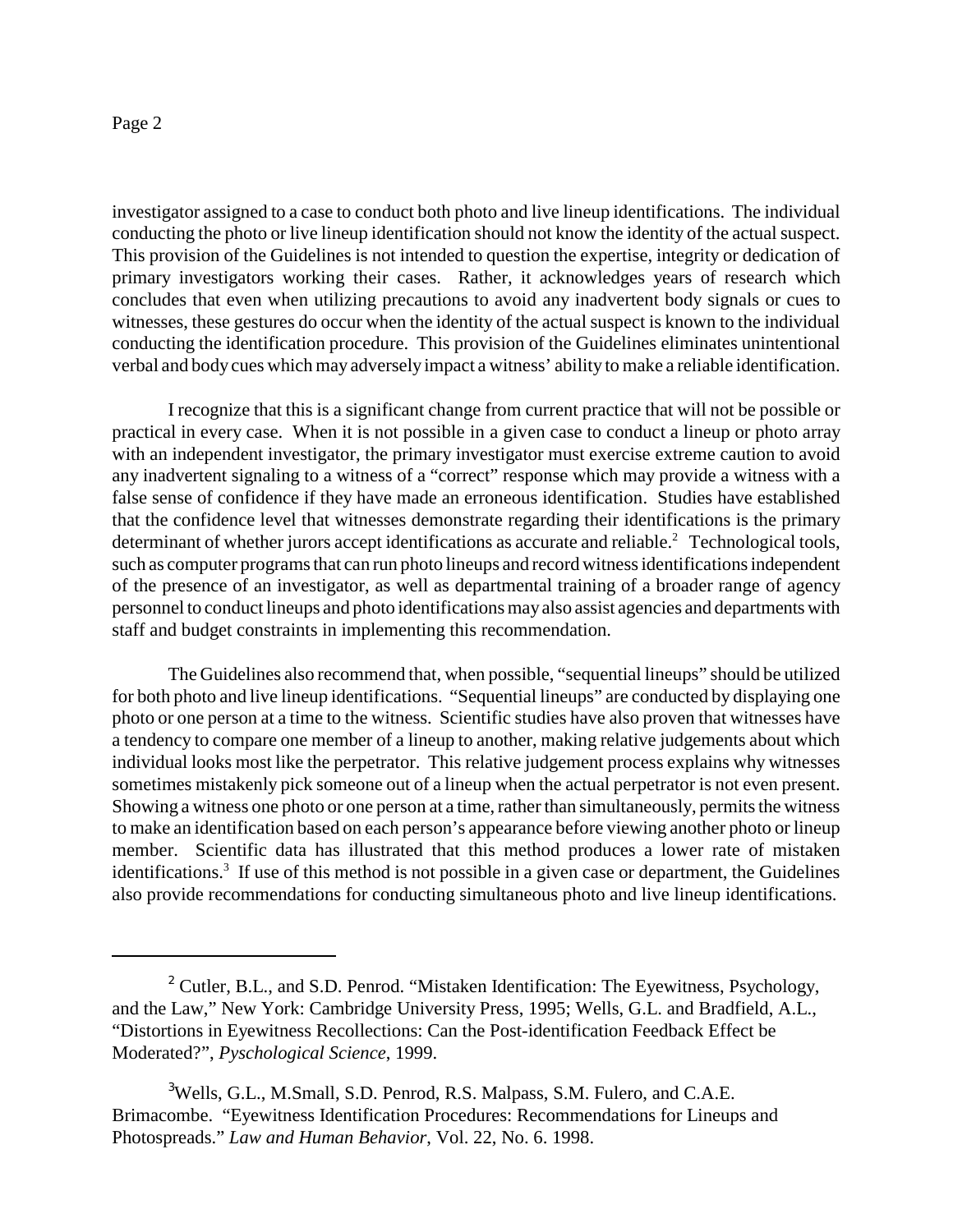Page 3

 Although the Guidelines are fairly self-explanatory, their implementation will require a steep learning curve. To that end, training will be conducted. To accommodate appropriate training, the Guidelines will become effective within 180 days of the date of this letter. However, I would encourage you to implement the Guidelines sooner, if possible. I am requesting that each County Prosecutor designate key law enforcement personnel and police training coordinators to work with the Division of Criminal Justice to train your staff as well as the local law enforcement agencies within your jurisdiction.

While it is clear that current eyewitness identification procedures fully comport with federal and state constitutional requirements, the adoption of these Guidelines will enhance the accuracy and reliability of eyewitness identifications and will strengthen prosecutions in cases that rely heavily, or solely, on eyewitness evidence. The issuance of these Guidelines should in no way be used to imply that identifications made without these procedures are inadmissible or otherwise in error. Your cooperation is appreciated as all members of our law enforcement community strive to implement these procedures. Should you have any questions regarding the implementation of these Guidelines, please contact the Division of Criminal Justice, Prosecutors & Police Bureau, at 609- 984-2814.

Very truly yours,

John J. Farmer, Jr. Attorney General

Attachment

cc: Director Kathryn Flicker Chief of Staff Debra L. Stone Deputy Director Wayne S. Fisher, Ph.D. Deputy Director Anthony J. Zarrillo, Jr. Chief State Investigator John A. Cocklin SDAG Charles M. Grinnell, Acting Chief, Prosecutors & Police Bureau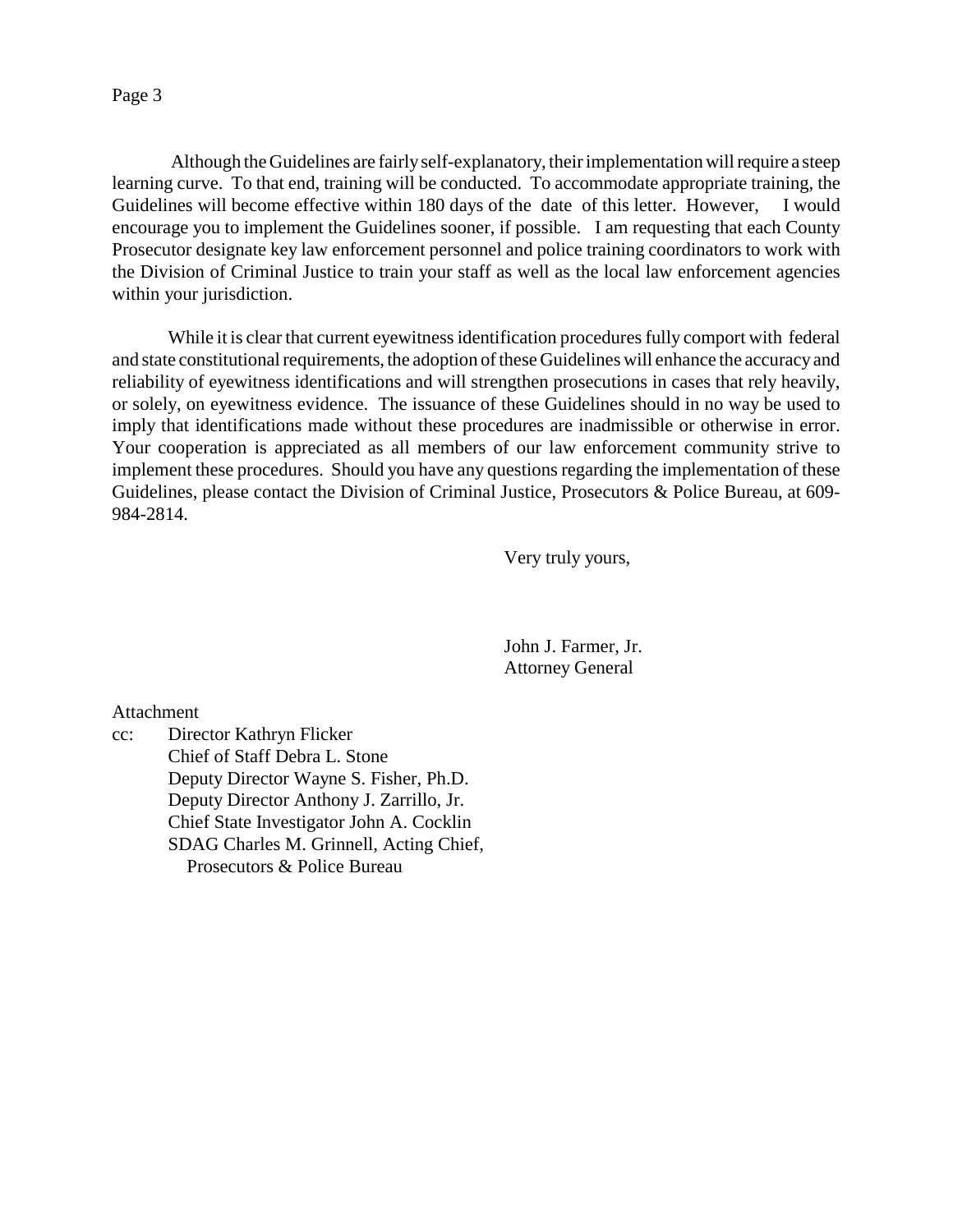# **ATTORNEY GENERAL GUIDELINES FOR PREPARING AND CONDUCTING PHOTO AND LIVE LINEUP IDENTIFICATION PROCEDURES**

### **PREAMBLE**

While it is clear that current eyewitness identification procedures fully comport with federal and state constitutional requirements, that does not mean that these procedures cannot be improved upon. Both case law and recent studies have called into question the accuracy of some eyewitness identifications. The Attorney General, recognizing that his primary duty is to ensure that justice is done and the criminal justice system is fairly administered, is therefore promulgating these guidelines as "best practices" to ensure that identification procedures in this state minimize the chance of misidentification of a suspect.

#### **I. COMPOSING THE PHOTO OR LIVE LINEUP**

The following procedures will result in the composition of a photo or live lineup in which a suspect does not unduly stand out. An identification obtained through a lineup composed in this manner should minimize any risk of misidentification and have stronger evidentiary value than one obtained without these procedures.

- A. In order to ensure that inadvertent verbal cues or body language do not impact on a witness, whenever practical, considering the time of day, day of the week, and other personnel conditions within the agency or department, the person conducting the photo or live lineup identification procedure should be someone other than the primary investigator assigned to the case. The Attorney General recognizes that in many departments, depending upon the size and other assignments of personnel, this may be impossible in a given case. In those cases where the primary investigating officer conducts the photo or live lineup identification procedure, he or she should be careful to avoid inadvertent signaling to the witness of the "correct" response.
- B. The witness should be instructed prior to the photo or live lineup identification procedure that the perpetrator may not be among those in the photo array or live lineup and, therefore, they should not feel compelled to make an identification.
- C. When possible, photo or live lineup identification procedures should be conducted sequentially, i.e., showing one photo or one person at a time to the witness, rather than simultaneously.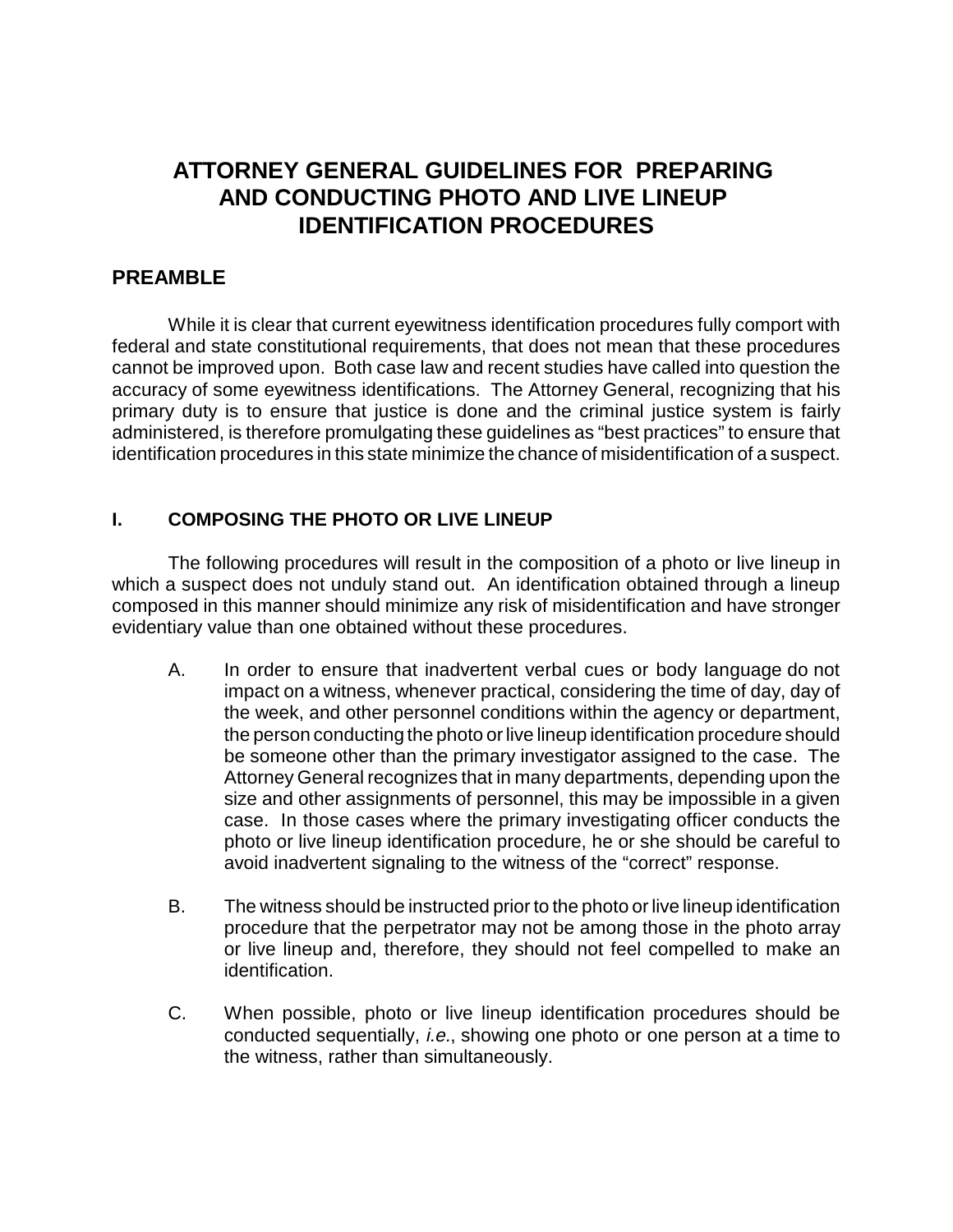- D. In composing a photo or live lineup, the person administering the identification procedure should ensure that the lineup is comprised in such a manner that the suspect does not unduly stand out. However, complete uniformity of features is not required.
- E. **Photo Lineup**. In composing a photo lineup, the lineup administrator or investigator should:
	- 1. Include only one suspect in each identification procedure.
	- 2. Select fillers (nonsuspects) who generally fit the witness' description of the perpetrator. When there is a limited or inadequate description of the perpetrator provided by the witness, or when the description of the perpetrator differs significantly from the appearance of the suspect, fillers should resemble the suspect in significant features.
	- 3. Select a photo that resembles the suspect's description or appearance at the time of the incident if multiple photos of the suspect are reasonably available to the investigator.
	- 4. Include a **minimum** of five fillers (nonsuspects) per identification procedure.
	- 5. Consider placing the suspect in different positions in each lineup when conducting more than one lineup for a case due to multiple witnesses.
	- 6. Avoid reusing fillers in lineups shown to the same witness when showing a new suspect.
	- 7. Ensure that no writings or information concerning previous arrest(s) will be visible to the witness.
	- 8. View the array, once completed, to ensure that the suspect does not unduly stand out.
	- 9. Preserve the presentation order of the photo lineup. In addition, the photos themselves should be preserved in their original condition.
- F. **Live Lineups**. In composing a live lineup, the lineup administrator or investigator should:
	- 1. Include only one suspect in each identification procedure.
	- 2. Select fillers (nonsuspects) who generally fit the witness' description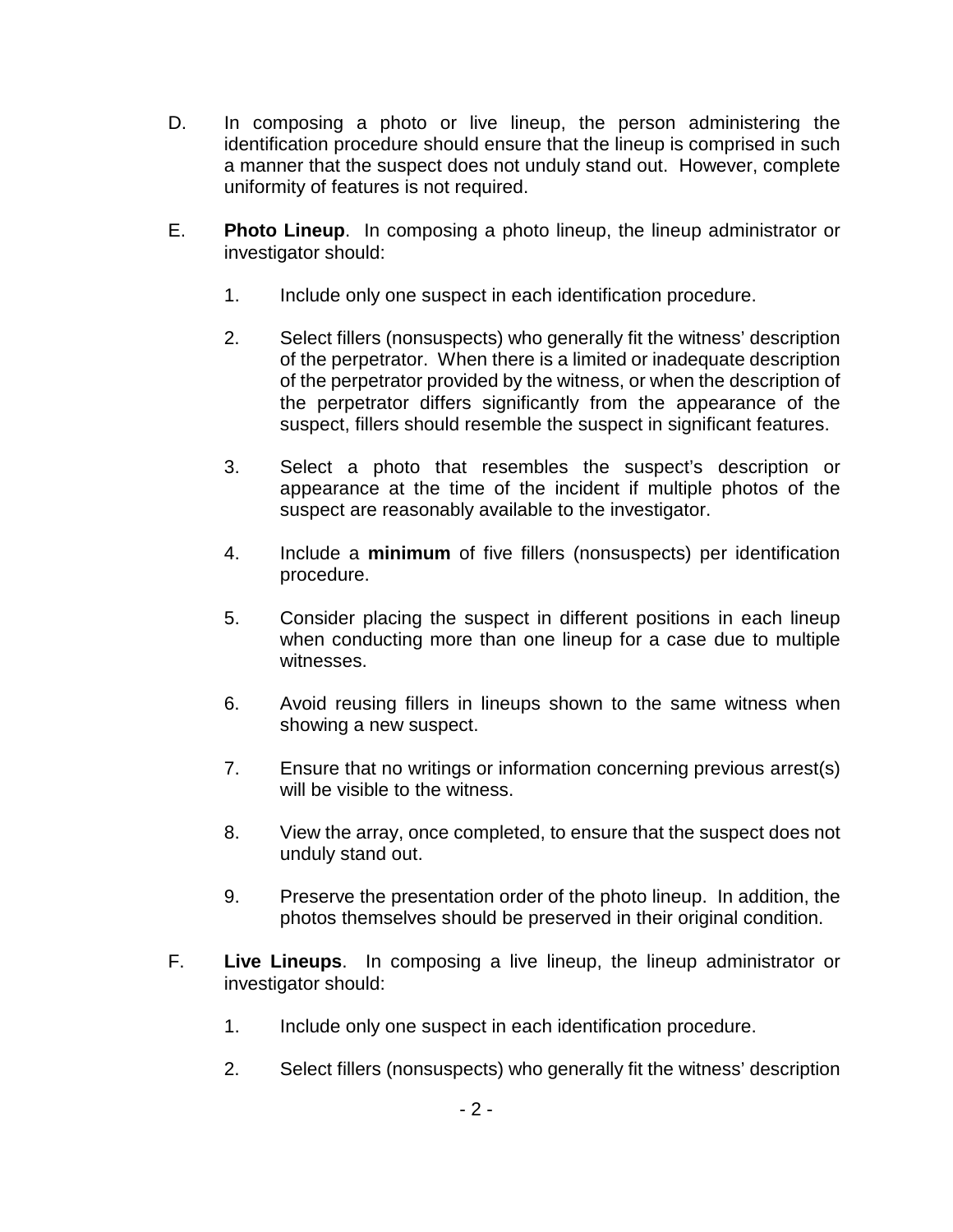of the perpetrator. When there is a limited or inadequate description of the perpetrator provided by the witness, or when the description of the perpetrator differs significantly from the appearance of the suspect, fillers should resemble the suspect in significant features.

- 3. Consider placing the suspect in different positions in each lineup when conducting more than one lineup for a case due to multiple witnesses.
- 4. Include a **minimum** of four fillers (nonsuspects) per identification procedure.
- 5. Avoid reusing fillers in lineups shown to the same witness when showing a new suspect.

## **II CONDUCTING THE IDENTIFICATION PROCEDURE**

The identification procedure should be conducted in a manner that promotes the accuracy, reliability, fairness and objectivity of the witness' identification. These steps are designed to ensure the accuracy of identification or nonidentification decisions.

- **A. Simultaneous Photo Lineup:** When presenting a simultaneous photo lineup, the lineup administrator or investigator should:
	- 1. Provide viewing instructions to the witness as outlined in subsection I B, above.
	- 2. Confirm that the witness understands the nature of the lineup procedure.
	- 3. Avoid saying anything to the witness that may influence the witness' selection.
	- 4. If an identification is made, avoid reporting to the witness any information regarding the individual he or she has selected prior to obtaining the witness' statement of certainty.
	- 5. Record any identification results and witness' statement of certainty as outlined in subsection II E, "Recording Identification Results."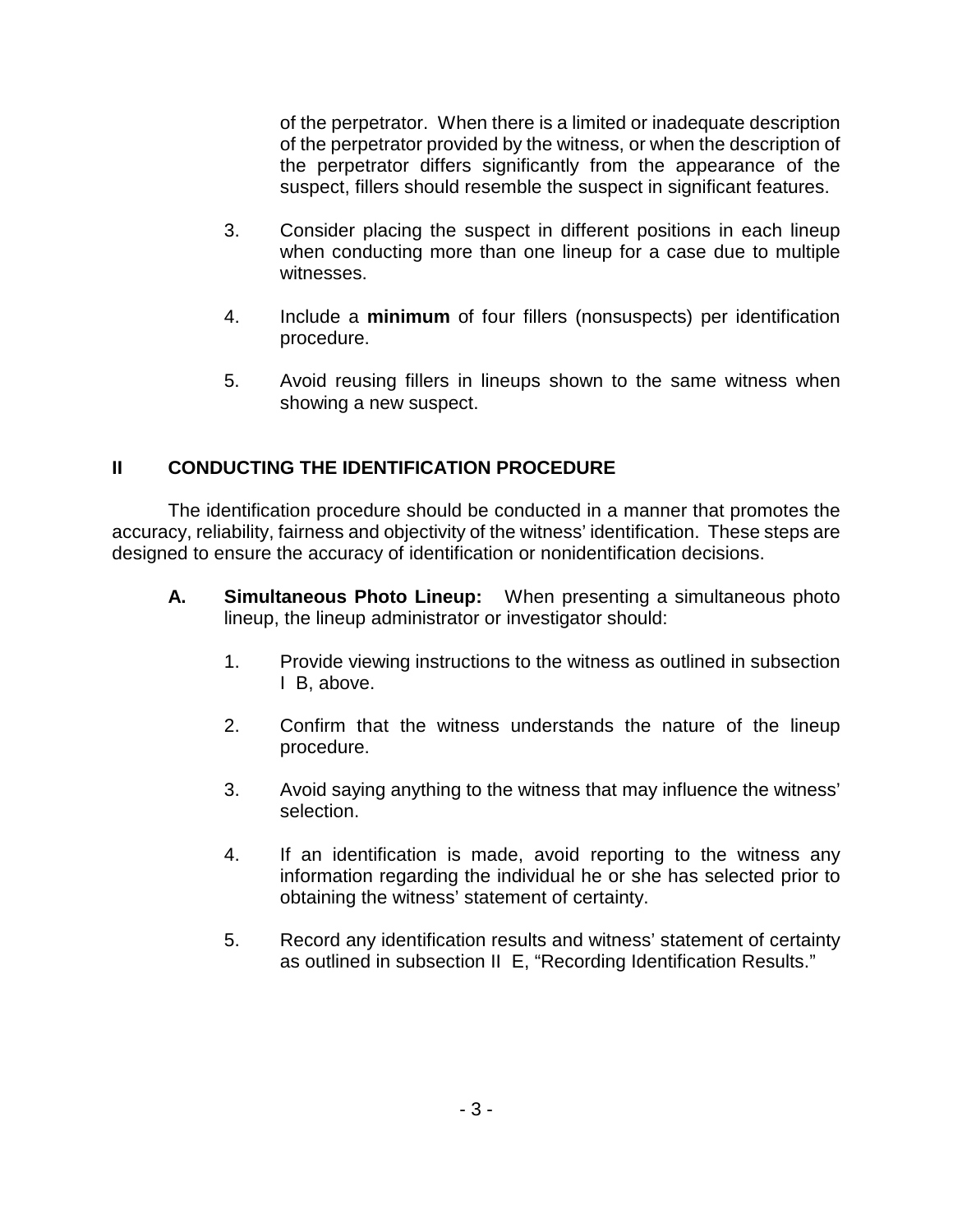- 6. Document in writing the lineup procedure, including:
	- a. Identification information and sources of all photos used.
	- b. Names of all persons present at the photo lineup.
	- c. Date and time of the identification procedure.
- 7. Instruct the witness not to discuss the identification procedure or its results with other witnesses involved in the case and discourage contact with the media.
- **B. Sequential Photo Lineup:** When presenting a sequential photo lineup, the lineup administrator or investigator should:
	- 1. Provide viewing instructions to the witness as outlined in subsection I B, above.
	- 2. Provide the following **additional** viewing instructions to the witness:
		- a. Individual photographs will be viewed **one at a time**.
		- b. The photos are in random order.
		- c. Take as much time as needed in making a decision about each photo before moving to the next one.
		- d. All photos will be shown, even if an identification is made prior to viewing all photos; **or** the procedure will be stopped at the point of an identification (consistent with jurisdictional/departmental procedures).
	- 3. Confirm that the witness understands the nature of the sequential procedure.
	- 4. Present each photo to the witness separately, in a previously determined order, removing those previously shown.
	- 5. Avoid saying anything to the witness that may influence the witness' selection.
	- 6. If an identification is made, avoid reporting to the witness any information regarding the individual he or she has selected prior to obtaining the witness' statement of certainty.
	- 7. Record any identification results and witness' statement of certainty as outlined in subsection II E, "Recording Identification Results."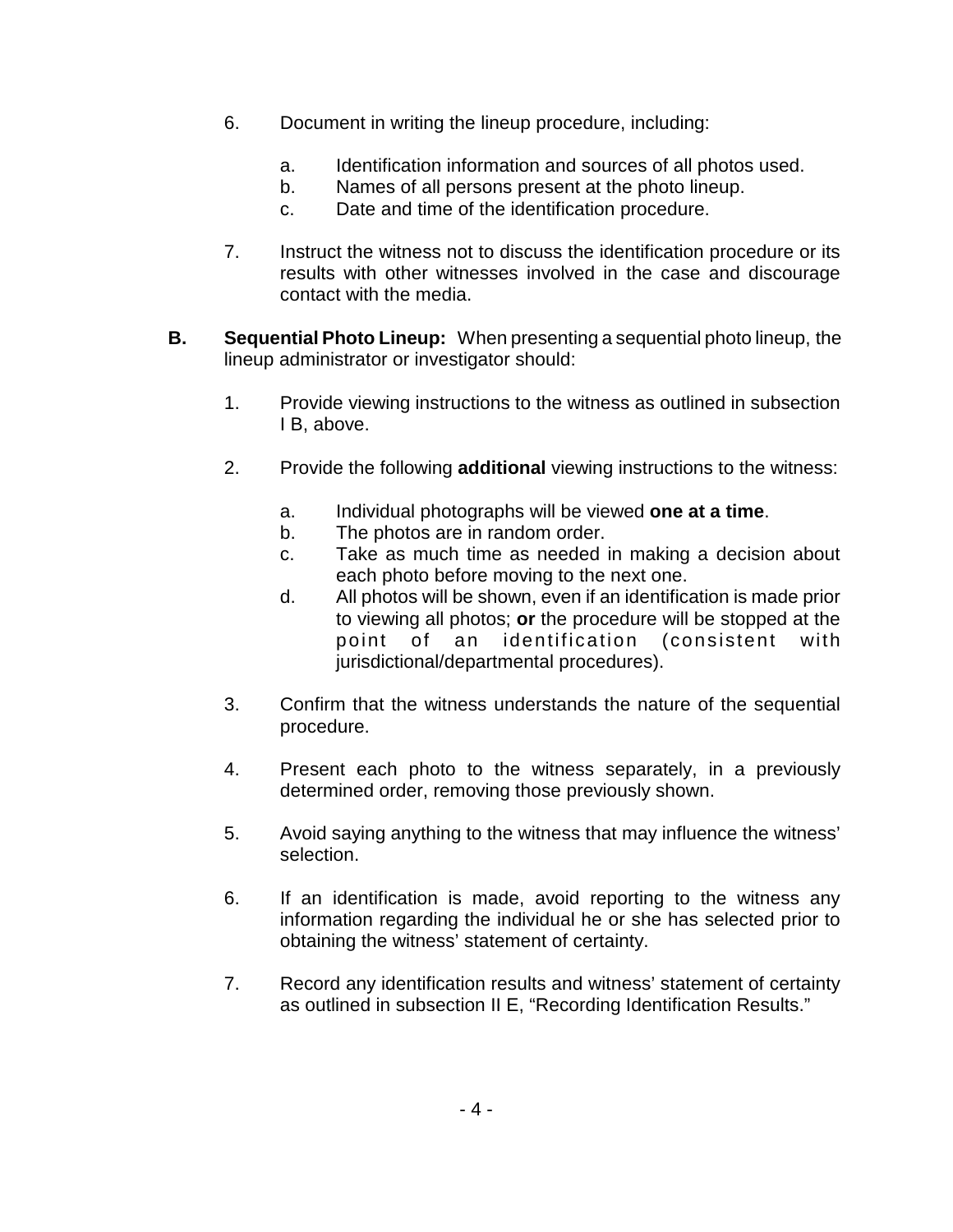- 8. Document in writing the lineup procedure, including:
	- a. Identification information and sources of all photos used.
	- b. Names of all persons present at the photo lineup.
	- c. Date and time of the identification procedure.
- 9. Instruct the witness not to discuss the identification procedure or its results with other witnesses involved in the case and discourage contact with the media.
- **C. Simultaneous Live Lineup**: When presenting a simultaneous live lineup, the lineup administrator or investigator should:
	- 1. Provide viewing instructions to the witness as outlined in subsection I B, above.
	- 2. Instruct all those present at the lineup not to suggest in any way the position or identity of the suspect in the lineup.
	- 3. Ensure that any identification actions (e.g., speaking, moving, etc.) are performed by all members of the lineup.
	- 4. Avoid saying anything to the witness that may influence the witness' selection.
	- 5. If an identification is made, avoid reporting to the witness any information regarding the individual he or she has selected prior to obtaining the witness' statement of certainty.
	- 6. Record any identification results and witness' statement of certainty as outlined in subsection II E, "Recording Identification Results."
	- 7. Document in writing the lineup procedure, including:
		- a. Identification information of lineup participants.
		- b. Names of all persons present at the lineup.
		- c. Date and time of the identification procedure.
	- 8. Document the lineup by photo or video. This documentation should be of a quality that represents the lineup clearly and fairly.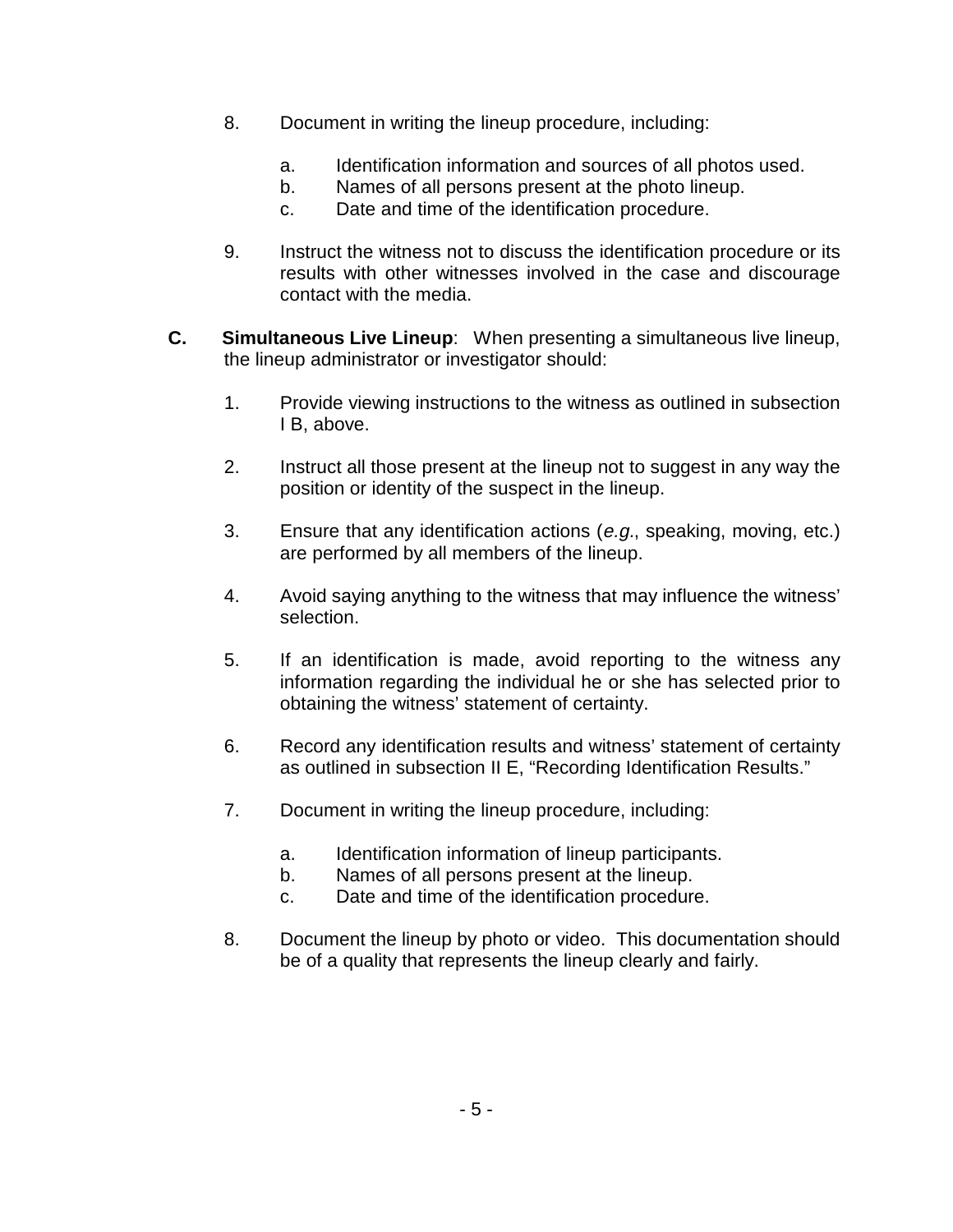- 9. Instruct the witness not to discuss the identification procedure or its results with other witnesses involved in the case and discourage contact with the media.
- **D. Sequential Live Lineup:** When presenting a sequential live lineup, the lineup administrator or investigator should:
	- 1. Provide viewing instructions to the witness as outlined in subsection I B, above.
	- 2. Provide the following **additional** viewing instructions to the witness:
		- a. Individuals will be viewed **one at a time**.
		- b. The individuals will be presented in random order.
		- c. Take as much time as needed in making a decision about each individual before moving to the next one.
		- d. If the person who committed the crime is present, identify him or her.
		- e. All individuals will be presented, even if an identification is made prior to viewing all the individuals; **or** the procedure will be stopped at the point of an identification (consistent with jurisdictional/departmental procedures).
	- 3. Begin with all lineup participants out of the view of the witness.
	- 4. Instruct all those present at the lineup not to suggest in any way the position or identity of the suspect in the lineup.
	- 5. Present each individual to the witness separately, in a previously determined order, removing those previously shown.
	- 6. Ensure that any identification action (e.g., speaking, moving, etc.) are performed by all members of the lineup.
	- 7. Avoid saying anything to the witness that may influence the witness' selection.
	- 8. If an identification is made, avoid reporting to the witness any information regarding the individual he or she has selected prior to obtaining the witness' statement of certainty.
	- 9. Record any identification results and witness' statement of certainty as outlined in subsection II E, "Recording Identification Results."